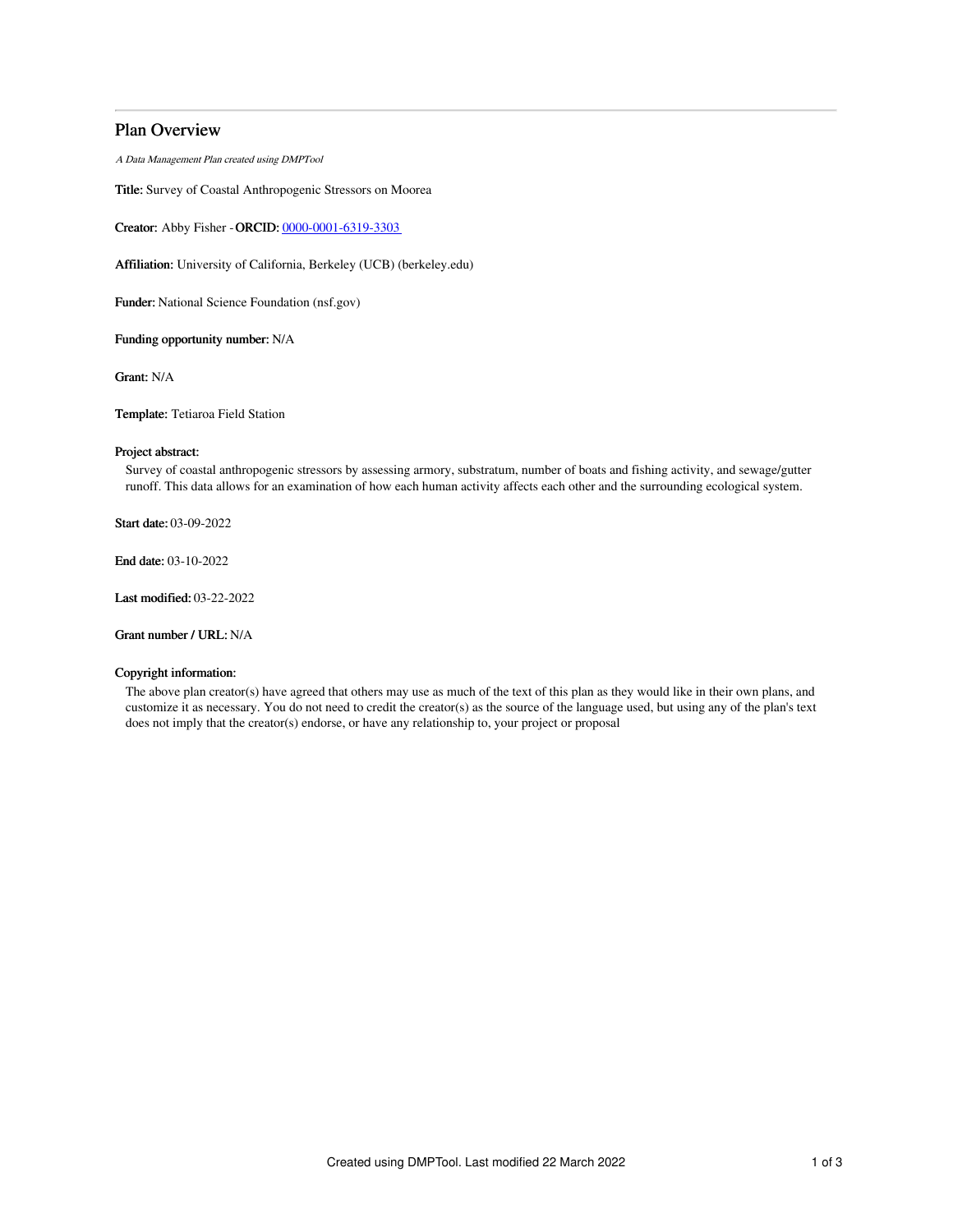# Survey of Coastal Anthropogenic Stressors on Moorea

# Methodology

#### How will data be collected or produced?

Data will be collected by surveying the armory on foot. We collected the data by walking from one point on the island to the next in groups of 4. Each person was responsible for observing and collecting data for each of the specific anthropogenic stressors: coastal armoring, water runoff, boat activity, and substrate material. Substratum was observed every 5 minutes, the other stressors were recorded throughout the entire survey.

## Access, Data Sharing and Reuse

Will you require an embargo period prior to making your prepublication data available? If requested, an embargo period may be granted for up to [1 year] after the end date of the Project as specified in its Data Management Plan.

 $\bullet$  No

Do you agree to share all prepublication data contributed to the Tetiaroa Data Trust under the CC-0 license?

Yes

Will your project include the collection of material samples? For example, archeological, geochemical (geosamples), and biological (biosamples) materials.

 $\bullet$  No

#### What are the further intended and/or foreseeable research uses for the completed dataset(s)?

This research can be used to do more surveys in later years to compare the data and see how anthropogenic stressors have changed and affected the landscape over time. Comparing yearly surveys with each other will allow for a broader scope in which we can observe the human impacts on Moorea's marine ecosystem.

#### State any expected difficulties in data sharing, along with causes and possible measures to overcome these difficulties. There may be difficulties in how this data is observed through mapping and graphs as there is still no standardized method of how we want to view the collected data. We can create a standardized method to remedy this.

### Documentation and Metadata

#### What documentation and metadata will accompany the data?

The documentation accompanying the data will come in the form of GAIA mapping with data points and pictures of the coastal armory assessed.

## Ethics and Intellectual Property

How will you manage copyright and Intellectual Property Rights (IP/IPR) issues? Demonstrate that you have sought advice on and addressed all copyright and rights management issues that apply to the resource.

There are no copyright issues for our data.

How will you handle sensitive data. Make explicit mention of consent, confidentiality, anonymization and other ethical considerations, where appropriate. N/A

Are any restrictions on data sharing required – for example to safeguard research participants or to gain appropriate intellectual property protection?

 $\bullet$  No

#### Short-Term Storage, Security, and Data Management

Describe the planned quality assurance and back-up procedures, including security/storage and any use of encryption. N/A

## How will you manage access and security?

The data will be open to the public.